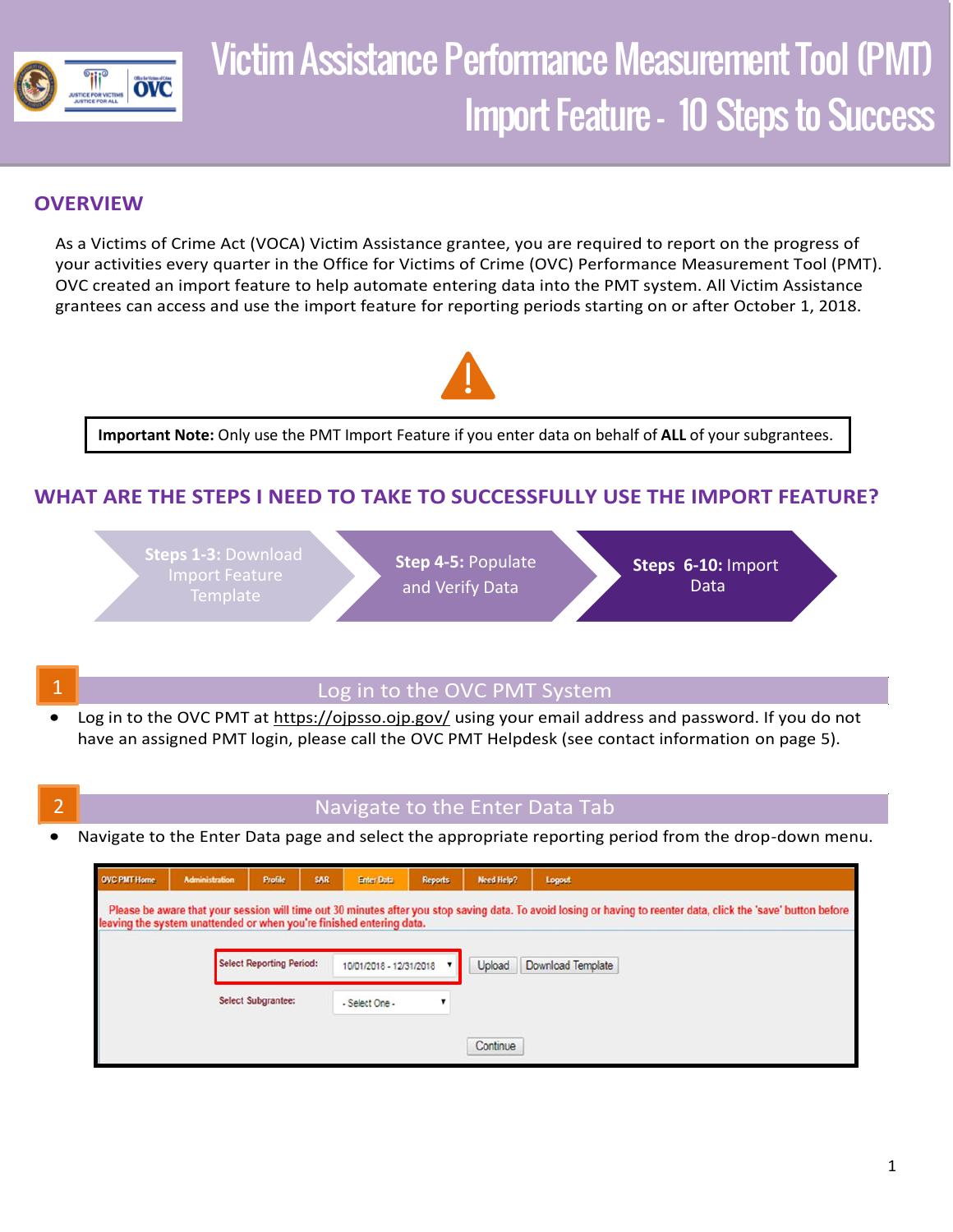## **3** Download the PMT Import Feature Template for Your State

 • Select the Download Template button to download a copy of your state-specific Victim Assistance Import Feature Template to your computer. The template will automatically be saved to your downloaded folder on your computer and as a Microsoft Excel Worksheet.

|                      | <b>OVC PMT Home</b>       | <b>Administration</b>                                                | <b>Profile</b> | SAR                                                    | <b>Enter Data</b> | <b>Reports</b> | <b>Need Help?</b> | Logout                                                                                                                                                                                                                         |
|----------------------|---------------------------|----------------------------------------------------------------------|----------------|--------------------------------------------------------|-------------------|----------------|-------------------|--------------------------------------------------------------------------------------------------------------------------------------------------------------------------------------------------------------------------------|
|                      |                           | leaving the system unattended or when you're finished entering data. |                |                                                        |                   |                |                   | Please be aware that your session will time out 30 minutes after you stop saving data. To avoid losing or having to reenter data, click the 'save' button before                                                               |
|                      |                           | <b>Select Reporting Period:</b>                                      |                | Upload<br>10/01/2018 - 12/31/2018 $\blacktriangledown$ |                   |                | Download Template |                                                                                                                                                                                                                                |
|                      | <b>Select Subgrantee:</b> |                                                                      |                |                                                        | - Select One -    |                |                   |                                                                                                                                                                                                                                |
|                      |                           |                                                                      |                |                                                        |                   |                | Continue          |                                                                                                                                                                                                                                |
|                      |                           |                                                                      |                |                                                        |                   |                |                   |                                                                                                                                                                                                                                |
|                      |                           |                                                                      |                |                                                        |                   |                |                   |                                                                                                                                                                                                                                |
|                      |                           |                                                                      |                |                                                        |                   |                |                   |                                                                                                                                                                                                                                |
|                      |                           |                                                                      |                |                                                        |                   |                |                   |                                                                                                                                                                                                                                |
|                      |                           |                                                                      |                |                                                        |                   |                |                   | For technical assistance, contact the OVC PMT Help Desk at ovcpmt@usdoj.gov or call toll-free 1-844-884-2503.<br>The Office for Victims of Crime is a component of the Office of Justice Programs, U.S. Department of Justice. |
| AA_State_templatxlsx | $\wedge$                  |                                                                      |                |                                                        |                   |                |                   |                                                                                                                                                                                                                                |

## **4 Populate and Verify Your Data**

- **NOT** edit the system-assigned ID (column A) or the Agency (Subgrantee) Name (column B) in the template. If you are missing subgrantees from the template, go to your Subgrantee List in the PMT and check the subaward dates to verify the subgrantee has an active subaward during the reporting period. • Populate the PMT Import Template with your subgrantee quarterly data for the reporting period. **DO**
- • Use the date column (column C) as an internal reference for the date of your subgrantee's data. This field is not imported into the PMT.

| Important Note: Do not edit the system-assigned ID (column A) or the Agency (Subgrantee) Name<br>(column B) in the template. |                    |  |  |  |  |  |  |  |
|------------------------------------------------------------------------------------------------------------------------------|--------------------|--|--|--|--|--|--|--|
| А                                                                                                                            | B                  |  |  |  |  |  |  |  |
|                                                                                                                              |                    |  |  |  |  |  |  |  |
|                                                                                                                              |                    |  |  |  |  |  |  |  |
| Subld                                                                                                                        | <b>Agency Name</b> |  |  |  |  |  |  |  |
|                                                                                                                              |                    |  |  |  |  |  |  |  |
|                                                                                                                              |                    |  |  |  |  |  |  |  |
|                                                                                                                              |                    |  |  |  |  |  |  |  |
|                                                                                                                              | 3107 Coldbox inc   |  |  |  |  |  |  |  |
|                                                                                                                              | 3170 Kingston      |  |  |  |  |  |  |  |
|                                                                                                                              |                    |  |  |  |  |  |  |  |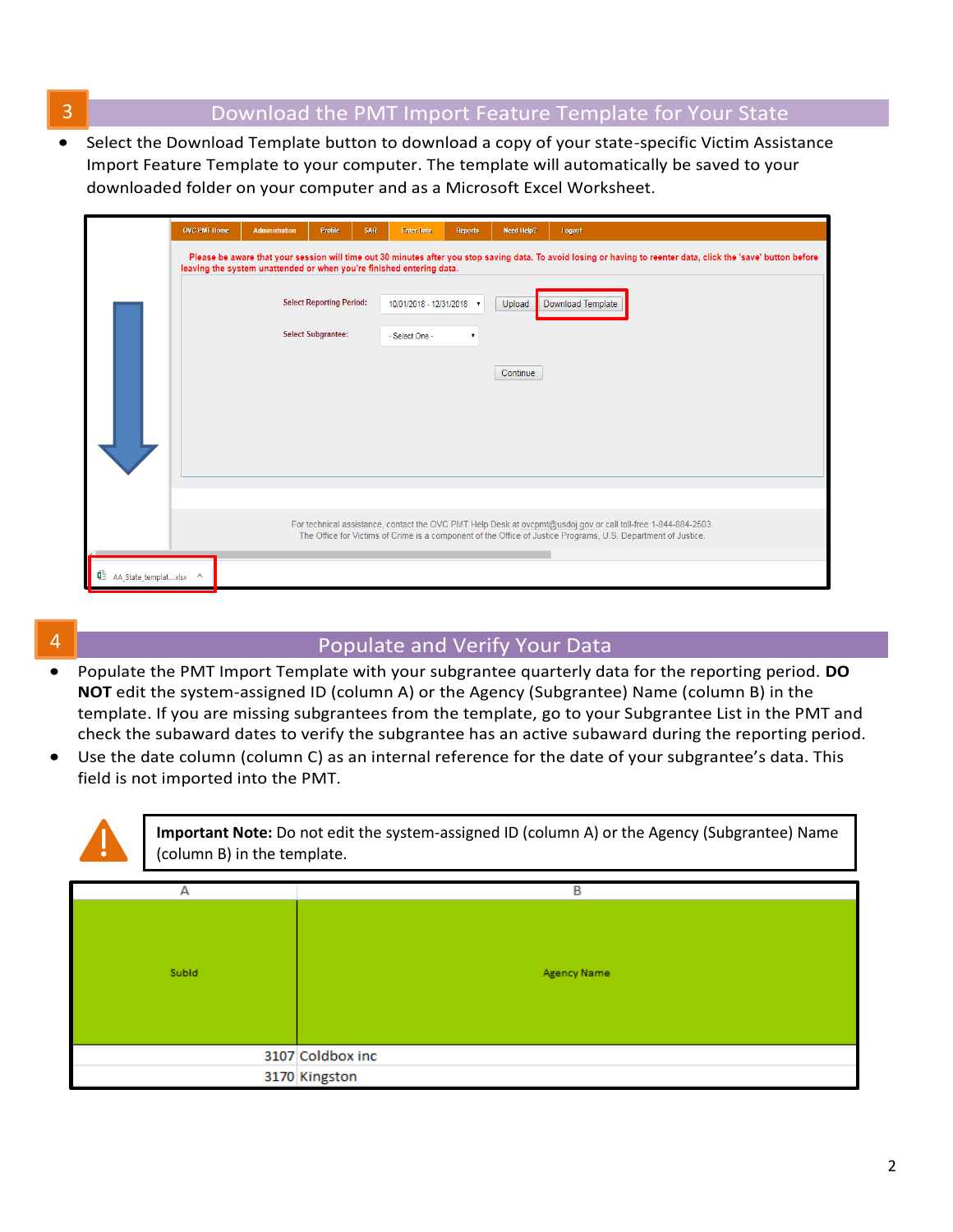• Quarter 4 (July–September) data contains the subgrantee annual narrative questions that require both numeric and text responses. If the subgrantee does survey clients, mark "1" in column DO and "0" in column DP. If the subgrantee does not survey clients, mark "0" in column DO and "1" in column DP.

| <b>DM</b>                                                                                                         | DN                              | DO                                                                                                              | <b>DP</b>                                                                                                                                  | DO                                                                                                                                           |
|-------------------------------------------------------------------------------------------------------------------|---------------------------------|-----------------------------------------------------------------------------------------------------------------|--------------------------------------------------------------------------------------------------------------------------------------------|----------------------------------------------------------------------------------------------------------------------------------------------|
| Number of requests for services that<br>were unmet because of organizational<br>capacity issues. (Quarter 4 only) | Please explain (Quarter 4 only) | Does your organization formally survey<br>clients for feedback on services.<br>received? (YES) (Quarter 4 only) | Does your organization formally survey<br>clients for feedback on services.<br>received? (NO) (proceed to Question<br>14) (Quarter 4 only) | Number of surveys distributed<br>fincludes, but is not limited to, those<br>distributed by hand, mail, or other<br>methods) (Quarter 4 only) |
|                                                                                                                   | 1 Resource limits.              |                                                                                                                 |                                                                                                                                            |                                                                                                                                              |
|                                                                                                                   | 1 Resource limits.              |                                                                                                                 |                                                                                                                                            |                                                                                                                                              |

# 5 Review Your Data for Proper Formatting

- Review all data to ensure proper formatting (**see the review tips on page 5**).
- Double check to make sure your data is thorough and accurate in the spreadsheet before importing. Once you have successfully imported your data, the option to import a new template and re-import data will not be available. If you need to revise the data, you will have to contact the OVC PMT Helpdesk to unlock your report and manually make updates in the PMT system.
- 

## **6** Import Your Data

- • Return to the PMT system and navigate back to the Enter Data tab. Select the appropriate reporting period and click on the Upload button. Select the Choose File button to select the template from your computer.
- Click on the Import Data button to import your quarterly data.

| <b>Administration</b> | <b>Profile</b> | <b>SAR</b> | <b>Enter Data</b> | <b>Reports</b>                                             | <b>Need Help?</b> | Logout |
|-----------------------|----------------|------------|-------------------|------------------------------------------------------------|-------------------|--------|
|                       |                |            |                   |                                                            |                   |        |
|                       |                |            |                   |                                                            |                   |        |
|                       |                |            |                   |                                                            |                   |        |
|                       |                |            |                   |                                                            |                   |        |
|                       |                |            |                   |                                                            |                   |        |
|                       |                |            |                   |                                                            |                   |        |
|                       |                |            |                   |                                                            |                   |        |
|                       |                |            |                   | Select the File: Choose File No file chosen<br>Import Data |                   |        |

 • The PMT system should generate a message that the data imported successfully. In the event the import was unsuccessful, follow step 7 to revise and import again.

| <b>OVC PMT Home</b>                                                                                              | Profile<br>Administration |  | <b>SAR</b><br><b>Enter Data</b> |  | <b>Reports</b> | <b>Need Help?</b> | Logout |  |  |  |
|------------------------------------------------------------------------------------------------------------------|---------------------------|--|---------------------------------|--|----------------|-------------------|--------|--|--|--|
| Import was successful! Please click on the 'Reports' tab above or the button below to review the data submitted. |                           |  |                                 |  |                |                   |        |  |  |  |
| Go to Reports                                                                                                    |                           |  |                                 |  |                |                   |        |  |  |  |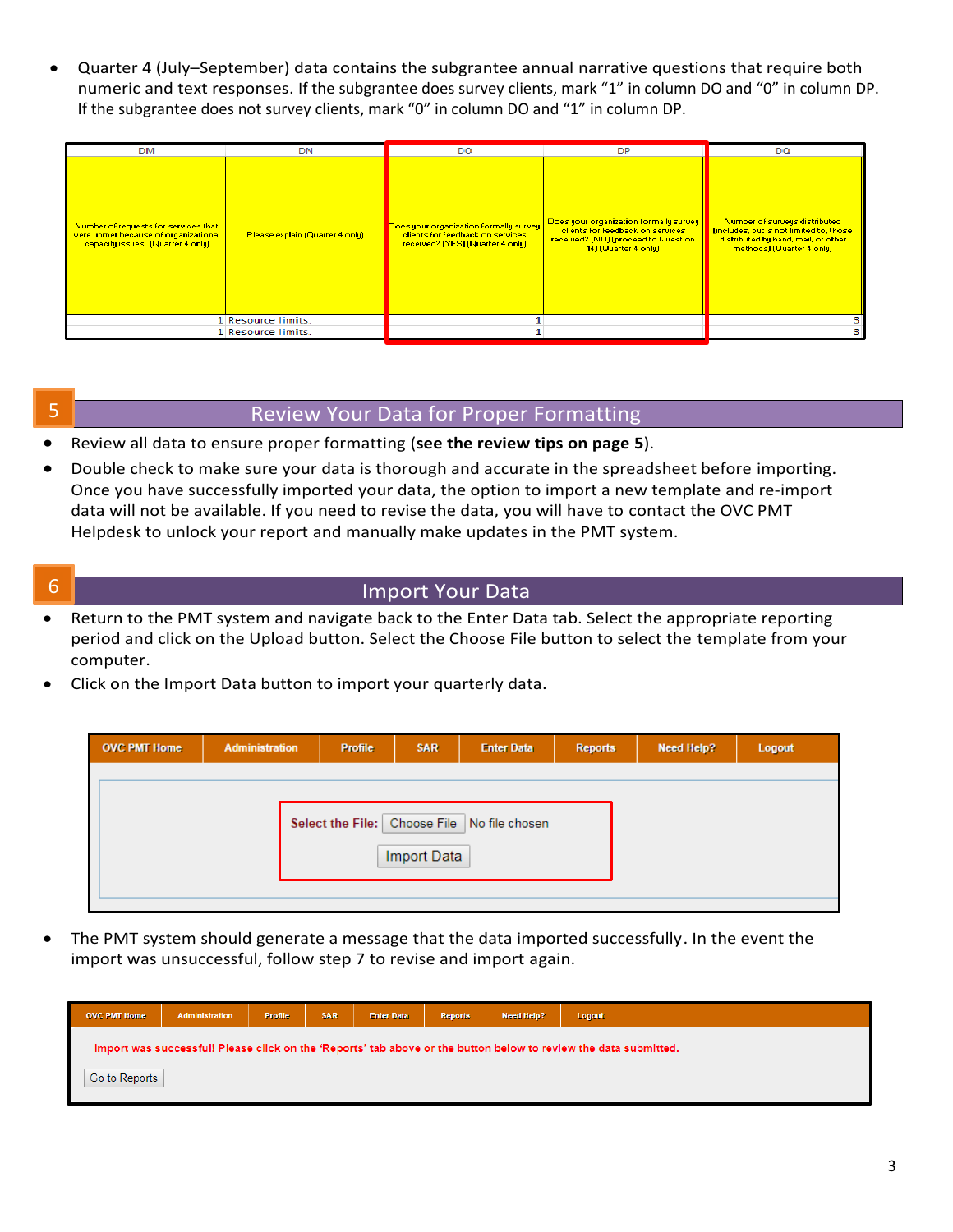### Address Any Errors If the Import Was Unsuccessful

- • If the PMT system generates an error message, go back to the Excel template to correct errors. Reference the review tips on page 5 to ensure all data is in the proper format.
- • Repeat the process to import the template into the PMT system. Contact the OVC PMT Helpdesk for additional assistance.



### 8 **8 Review Your Data on the Reports Page**

 • Navigate to the Reports page to review your quarterly data in the PMT system. Ensure your data is accurate and thorough. If any data needs to be corrected, you must do so manually within the PMT system. You cannot re-import the data.

### 9 Mark Data as Complete

• Check the box to mark data entry as complete. This will lock your report.



**Important Note:** If you need to go back in to manually update data, please navigate to the Review page and Mark data as complete. The system does not automatically mark the data as complete.

| <b>POPULATION DEMOGRAPHICS</b><br><b>DIRECT SERVICES</b><br><b>REVIEW</b>                        |                                                                                                      |  |  |  |  |  |  |  |  |  |
|--------------------------------------------------------------------------------------------------|------------------------------------------------------------------------------------------------------|--|--|--|--|--|--|--|--|--|
| CLICK HERE TO REVIEW THE DETAILS                                                                 |                                                                                                      |  |  |  |  |  |  |  |  |  |
| <b>CONFIRMATION</b>                                                                              |                                                                                                      |  |  |  |  |  |  |  |  |  |
|                                                                                                  | $\Box$ Mark data entry as complete. The record will be locked for further data entry.<br><b>SAVE</b> |  |  |  |  |  |  |  |  |  |
| <b>Additional Comments</b><br>You have 500<br>characters left. (Maximum characters: 500)         |                                                                                                      |  |  |  |  |  |  |  |  |  |
| *Once data entry is complete for a reporting period, you can view performance data reports here. |                                                                                                      |  |  |  |  |  |  |  |  |  |

## **10** Data Entry is Complete

- • After you have successfully completed steps 1–9, your quarterly data entry is complete. Follow the same process and steps for each quarter beyond October 2018.
- • If you need to make data changes after marking data entry as complete, contact the OVC PMT Helpdesk to unlock your report. You can then manually update your data. Once revisions are made, remember to mark data as complete again and click save.